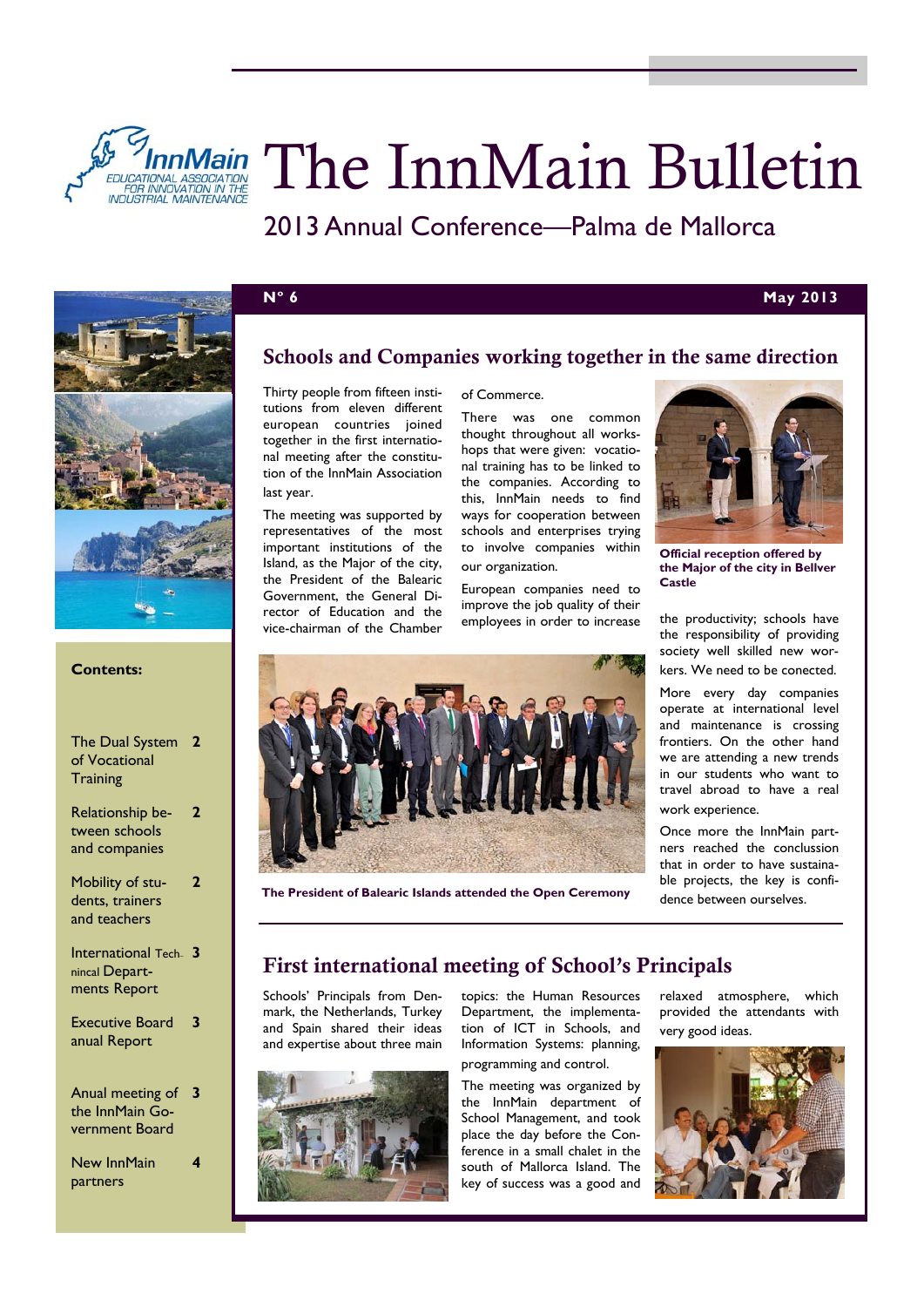

**Hasan explained the methodology of the Project Management International Department.** 

### Workshop 1: The Dual System of Vocational Training



Leaded by Ms. Nicole Fandrich from the ZWH, the workshop introduced the Dual System of Vocational Training.

Representatives from Denmark, The Netherlands and Finland explained as well the peculiarities presented in their own countries, and the differences in comparison with the German model.

The participating institutions compared their VET-systems and discussed the best ways for introducing the model in their own countries –in case they haven't already implemented it.

The participants also thought about how to improve the model and how to adapt it to the changing situations in European countries



**Kristian Stagis from TEC** 



**Mr. Hermann Röder was interviewed by a German journalist** 



This workshop was presented by Mr. René Strijbosch, from Maintenance Education Consortium.

It was a participative workshop where the participants split in different groups and discussed about the interests of the companies and the different ways for mutual cooperation.

The results were exposed in a general session. The main conclussion was that it is neccesary to look for colaboration between policy, education and Industry.

To achieve our goals in Inn-Main it

will be neccesary to involve companies within our network, not only for stud e n t s internships but also for developing European programs, as "Transfer of Innovation" or "Developement of Innovation"





**Ms. Juliane Heyden, from Handwerkskammer Koblenz** 

### Mobility of students, company's trainers and teachers

Based on the previous experience, the participats talked about three main subjects: inventory of experiences of how student's mobility is wor-

king at the present time, presenting the experiences and creating a group of top areas of improvement, and suggesting recommendations on



those specific areas.

The result of the workshop was a document that aims at the improvement of students mobility activities, focused in the objectives of the new program Erasmus + which will start the next year 2014.

Regarding teachers' mobility it was underlined the importance of boosting the International Technical Departments and mobilities VETPRO, as well as teachers exchanges for educative purposes.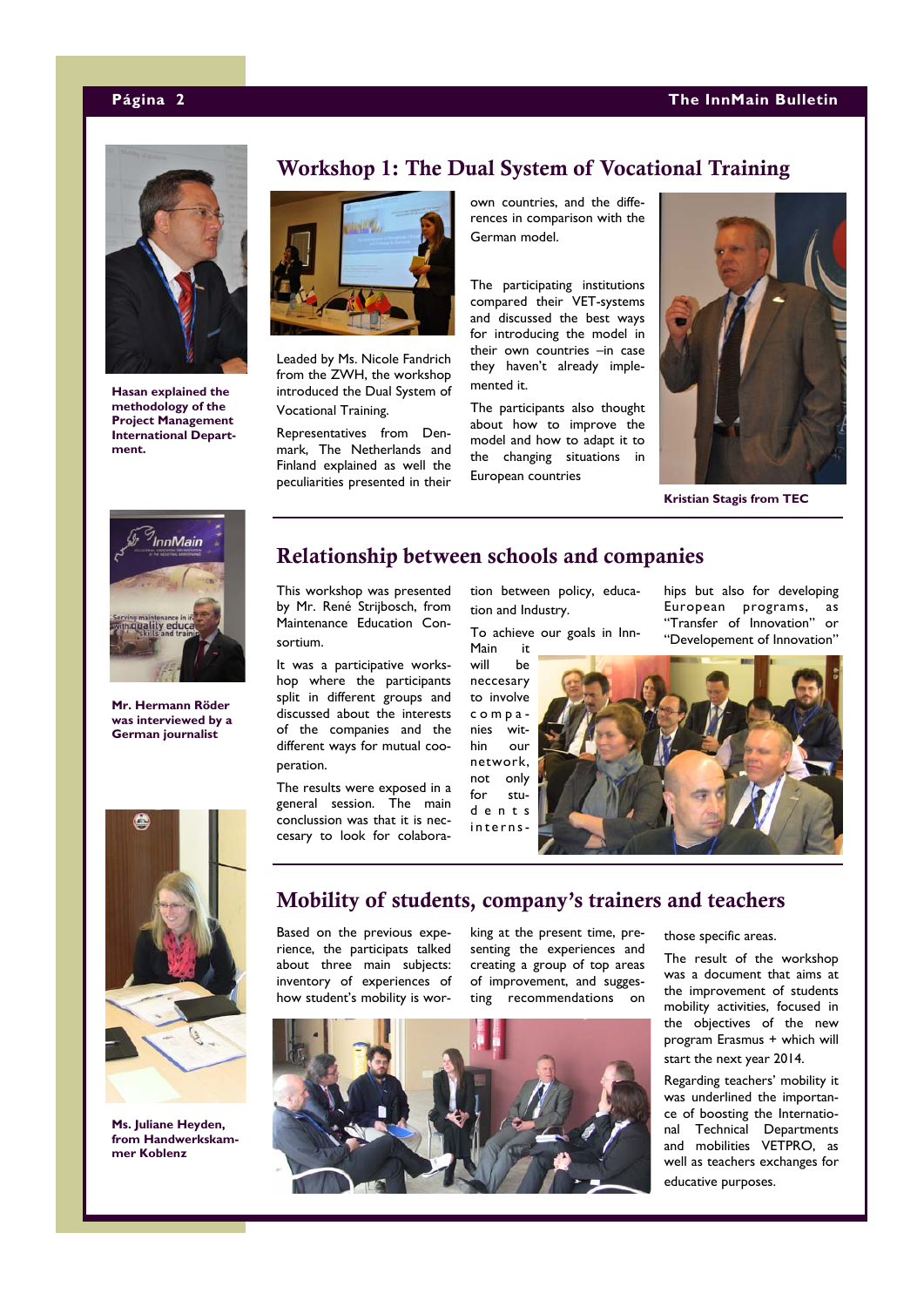#### **Nº 6 Página 3**

# International Technical Departments Report

One by one all the International Technical Departments presented a report about what they have done

and what their objectives for the future are. The Departments were: **Mechatronics** and Automatic installations, HVAC, Refrigeration and Renewa-

ble Energies, Languages, Mobility of students, School Management, Project Management, Electricity-Electronics, Automotive, ICT, Welding and Mechanics, Human Factors and Social



Skills. We had the opportunity of connecting with some representatives via Skype

Conference. Mr. Ignacio Ferrer presented the TOI Project ToP-MoSt, as a mean for facilitating the recogni-

tion of the skills learned in other schools. All the schools were invited to participate in the tool they are creating, the ' m o b i l i t y matrix'.

which will allow high quality mobility between InnMain partner schools.



*"The industrial maintenance activities are no longer a national affair"* 

*Mr. René Strijbosch* 



**Mrs. Gloria was the host of the meeting of Principals: thank you for all your kindness!** 

# Executive Board anual report

It was the turn of the officials of the Association to summarize this first year of InnMain's



life. Leonardo Pinna explained via Skype the new situation in Confindustria.

> A n t o n i o related all the Projects that were presented in the 2103 Call: almost all the InnMain partners are involved in one of them. Wim explai

ned the activities of the Executive Board.

Ms. Annejet Goede (ROC West-Brabant) gave us an excellent presentation via Skype Conference from Brussels explaining the basis of the new Program "Erasmus Plus".

Finally the partners were able to ask questions and commentaries regarding the deeds of the last year, as well as proposals for the new year.

## Annual meeting of the InnMain Government Board

Firstly the candidate partners presented their own institutions, and after the vote they were accepted within our organization. Later, all institutions took their turn to speak or ask questions.

The Department of Human Factors presented a proposal to the assembly: to hold a meeting with students and teachers from all InnMain schools in order to promote high qualified technicians. The meeting will take place in Germany next year.

The General Director for Universities in the Balearic Islands at-

tended the C l o s i n g

Ceremony. He remarked that we live in a special time for cooperation at European Level, and the

collaboration between policy, educative institutions and companies is absolutely neccesary for developing Europe.



*"It is not only a question of devices, it's all about using social media in our daily work, in and outside the classroom"* 

*Mr. Andries de Boer*